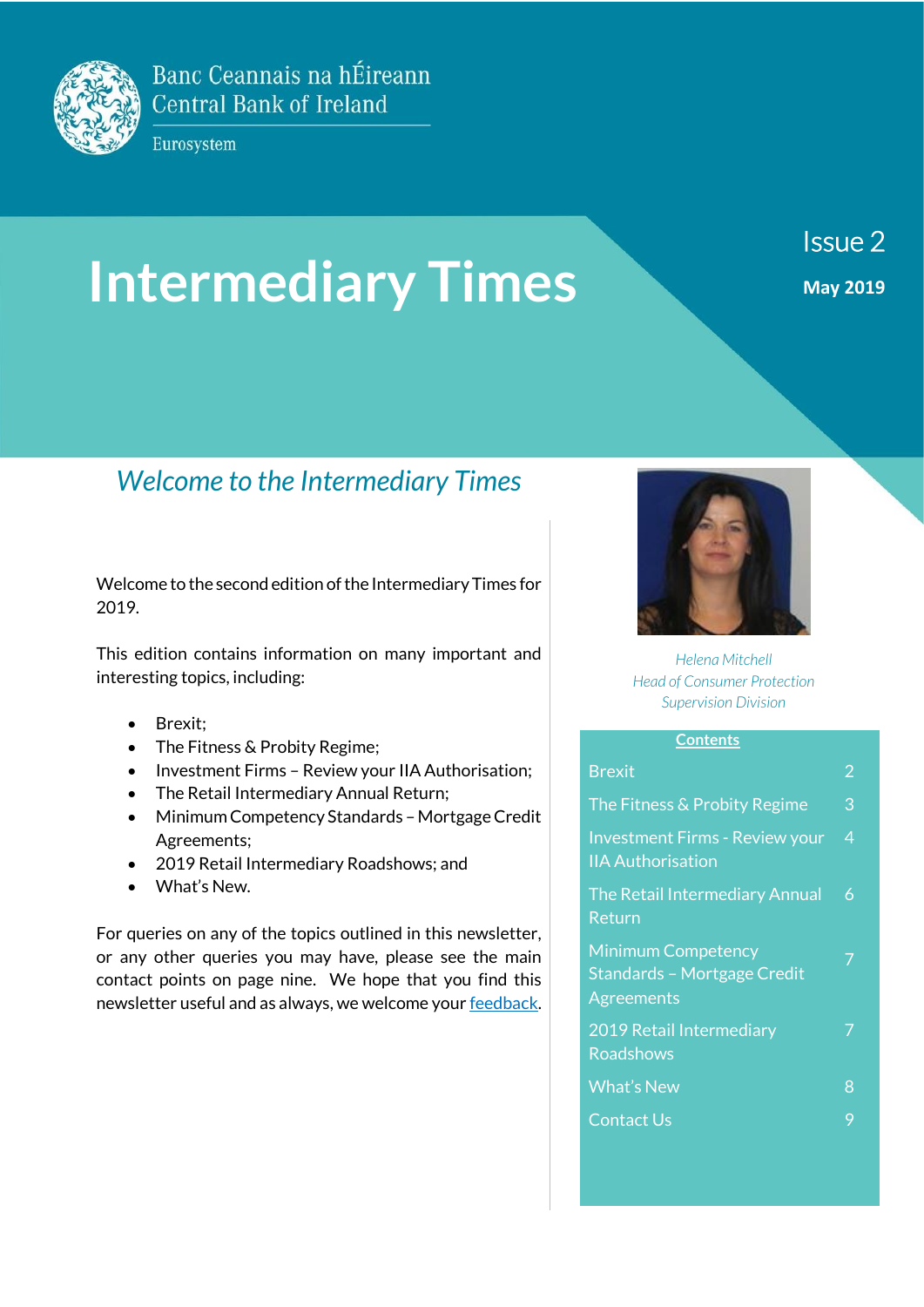### **Brexit - The Withdrawal of the United Kingdom (UK) from the European Union (EU)**

#### *Contingency Planning*

The Central Bank of Ireland (the Central Bank) reminds insurance intermediaries which may be undertaking cross-border mediation business, that they are expected to continue to take the necessary steps to ensure they are sufficiently prepared for a no deal Brexit scenario.

Insurance intermediaries must ensure that they have carefully assessed their obligations to (existing and prospective) customers, and taken any necessary actions to mitigate any potential risks that may arise. Firms must ensure that they continue to provide clear information to customers whose contracts or services may be affected, as soon as that information becomes available to them.

Post-Brexit, insurance intermediaries registered with the Central Bank under the EU (Insurance Distribution) Regulations, 2018 (the IDR) must only intermediate business on behalf of a UK or Gibraltar insurance undertaking (insurer) where that insurer has become authorised in the EU27.

#### *European Insurance and Occupational Pensions Authority (EIOPA) Recommendation*

In February 2019, EIOPA issue[d Recommendations for the insurance](https://eiopa.europa.eu/Publications/Standards/EIOPA-BoS-19-040_Recommendation_Brexit_final.pdf)  [sector i](https://eiopa.europa.eu/Publications/Standards/EIOPA-BoS-19-040_Recommendation_Brexit_final.pdf)n the event that the UK withdraws from the EU without a withdrawal agreement. Recommendation nine includes the requirement that where UK insurance intermediaries intend to continue or commence insurance distribution activities to EU27 policyholders and for EU27 risks post-Brexit, they must be established and registered in the EU27 in line with the relevant provisions of the EU Insurance Distribution Directive (Directive 2016/97/EU).

Additionally insurance intermediaries registered with the Central Bank must only use the insurance and reinsurance distribution services of other EU registered insurance and reinsurance intermediaries, ancillary intermediaries or insurance undertakings as specified under Regulation 9(9) of the IDR.



#### *Did you know?*

**Insurance intermediaries must ensure that they have carefully assessed their obligations to (existing and prospective) customers, and taken any necessary actions to mitigate any potential risks that may arise.** 



**All insurance intermediaries carrying out distribution activities which target EU27 policyholders and EU27 risks fall under the scope of the IDD.**



**Insurance intermediaries must only use the insurance and reinsurance distribution services of other EU registered Firms.**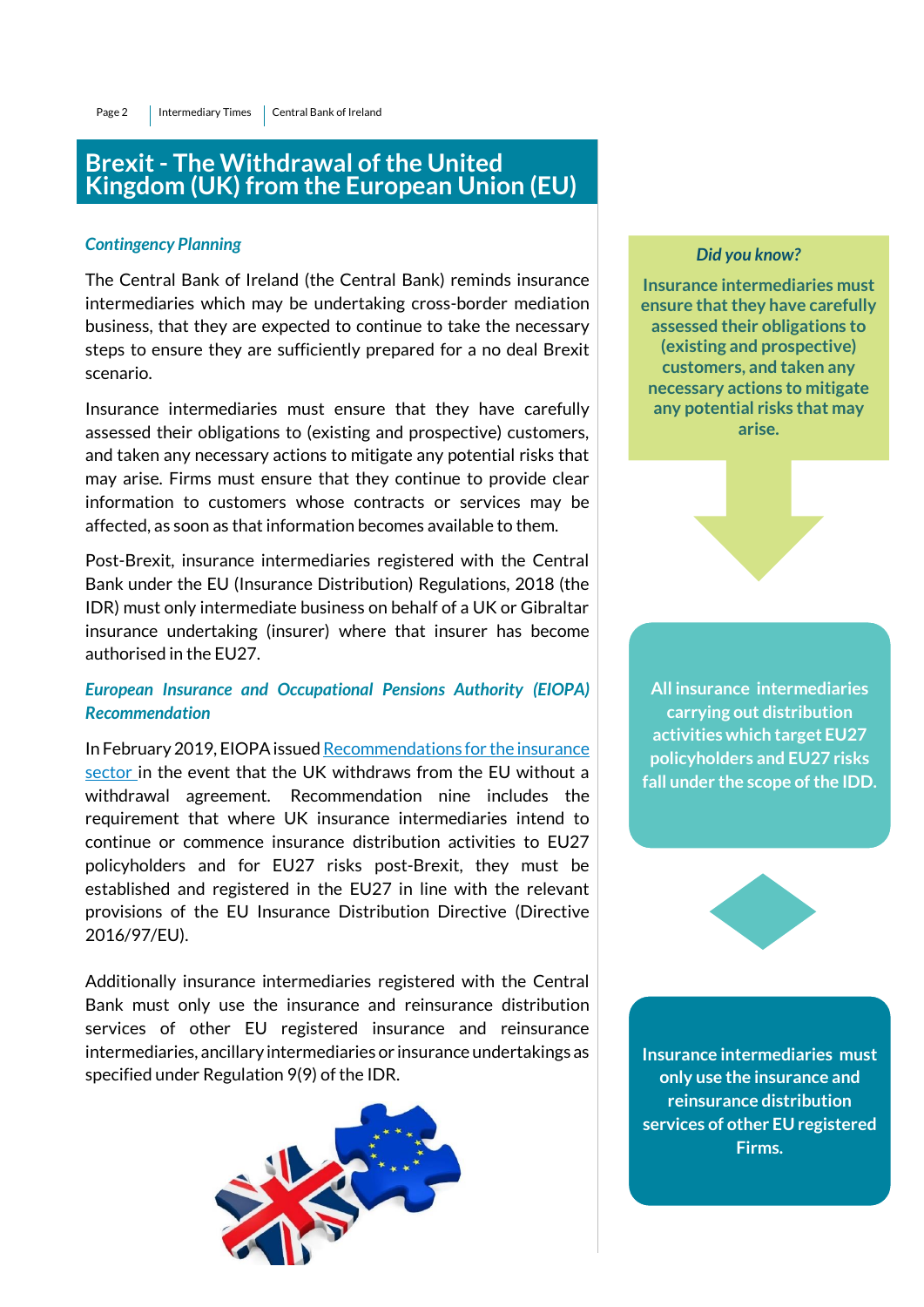## **Obligations under the Fitness & Probity Regime**

The Fitness and Probity regime (F&P regime) was introduced in 2010 to ensure that individuals who work in regulated financial services providers (Firms) meet the highest standard of competence, integrity and honesty.

In April 2019, the Central Bank issued a [communication](https://www.centralbank.ie/docs/default-source/news-and-media/press-releases/190408-dear-ceo-letter-fandp.pdf) to the management of all Firms reminding them of their legal obligations under the F&P regime.

The communication, which was issued to over 4,000 Firms, details specific issues that have arisen which Firms must address to ensure compliance with the F&P requirements. These include:

- Firms have ongoing obligations to ensure that they do not allow a person to perform a controlled function role unless they are 'satisfied on reasonable grounds' that the person complies with the Central Bank's F&P requirements.
- Firms must conduct due diligence on an ongoing basis to ensure employees in controlled functions continue to comply with the standards.
- There is evidence some Firms have identified F&P concerns about an individual and have taken steps to address these, including suspension for dismissal, but have failed to report those concerns, or the steps taken by the Firm, to the Central Bank.
- The Central Bank has observed a number of instances where individuals have omitted material information from their F&P applications for approval for senior roles. On occasion applicants have failed to disclose material facts which are either known to proposing Firms, or would have been known if proper due diligence of the proposed candidate had been conducted.

The F&P regime is central to the Central Bank's role as a gatekeeper for the financial system, ensuring that it can fully assess whether the most senior people working in the financial services industry are fit and proper. This is critical to the protection of the public interest and to ensuring that there is public trust and confidence in the financial system.

#### *Did you know?*

*Firms are the first line of responsibility to ensure that people working in key roles are fit and proper to hold those positions.*

**In April 2019, the Central Bank issued a communication to the management of all Firms reminding them of their legal obligations under the F&P regime.**



**Enforcement action will be taken against Firms that fail to put in place, or fail to follow, proper systems and controls to ensure compliance with the F&P regime.**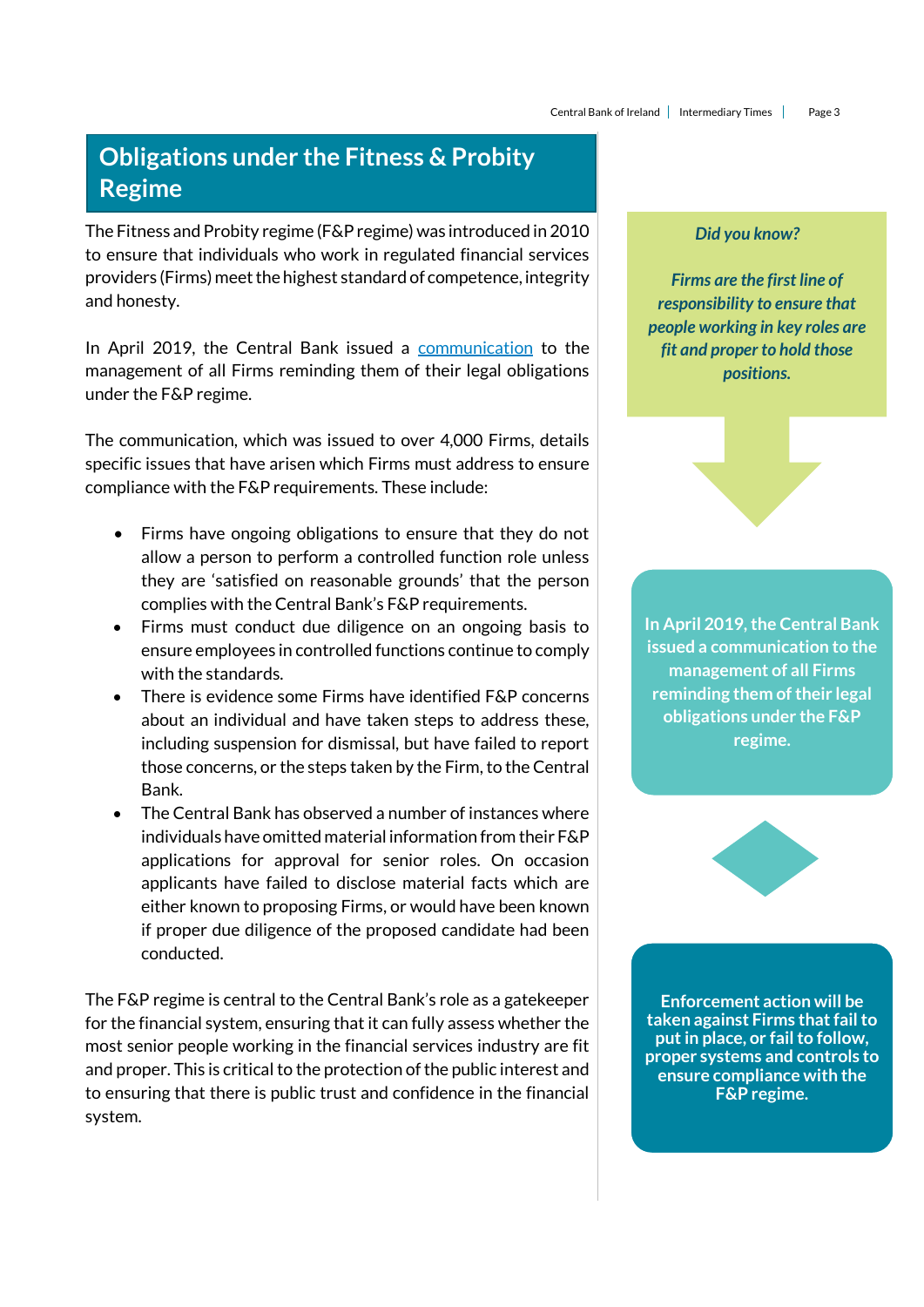## **Investment Firms – Review your IIA Authorisation**

The European Union (EU) Insurance Distribution Directive (Directive 2016/97/EU) (the IDD) was transposed in Ireland on 1 October 2018 by the EU (Insurance Distribution) Regulations 2018 (S.I. No. 229/2018) (the IDR). This has resulted in amendments to the Investment Intermediaries Act 1995 (the IIA), including removing the need for certain regulated financial services providers (Firms) to hold an IIA authorisation.

#### *What has changed?*

- The IDR has removed 'insurance policies' from the scope of the IIA.
- Also, where a Firm's only activity in respect of insurance products is to introduce or refer a client to a third party for the purposes of arranging the purchase of an insurance product and that Firm has no further role in the transaction, that Firm is not required to be registered under the IDR with the Central Bank for this activity.

#### *What does this mean for IIA Firms?*

Each Firm currently holding authorisation under the IIA should review the activities it currently undertakes:

 If a Firm's activities include insurance distribution activities as outlined above in respect of insurance products (including insurance-based life and pension products) or are likely to do so in the future, **then the Firm must be registered under the IDR.**

Please note that any Firm registered on or before 1 October 2018 under the European Communities (Insurance Mediation) Regulations 2005 (S.I. No. 13/2005) (the IMR) continues to be registered under the IDR.

• If a Firm is carrying out insurance distribution activities only and currently holds an authorisation under the IIA and under the IMR/IDR**, the Firm should seek revocation of its IIA authorisation (see below). No action is required in respect of its registration under the IMR/IDR.**

#### *Did you know?*

*Insurance policies are no longer included in the definition of "investment instruments" under the IIA and introductions/referrals do not require an authorisation under the IDR.*

#### **Insurance distribution activities**

 $\rightarrow$  advising on, proposing, or carrying out other work preparatory to the conclusion of contracts of insurance, or

 $\rightarrow$  concluding such contracts, or

 $\rightarrow$  assisting in the administration and performance of such contracts, in particular in the event of a claim, including the provision of information concerning one or more insurance contracts in accordance with criteria selected by customers through a website or other media and the compilation of an insurance product ranking list, including price and product comparison, or a discount on the price of an insurance contract, when the customer is able to directly or indirectly conclude an insurance contract using a website or other media.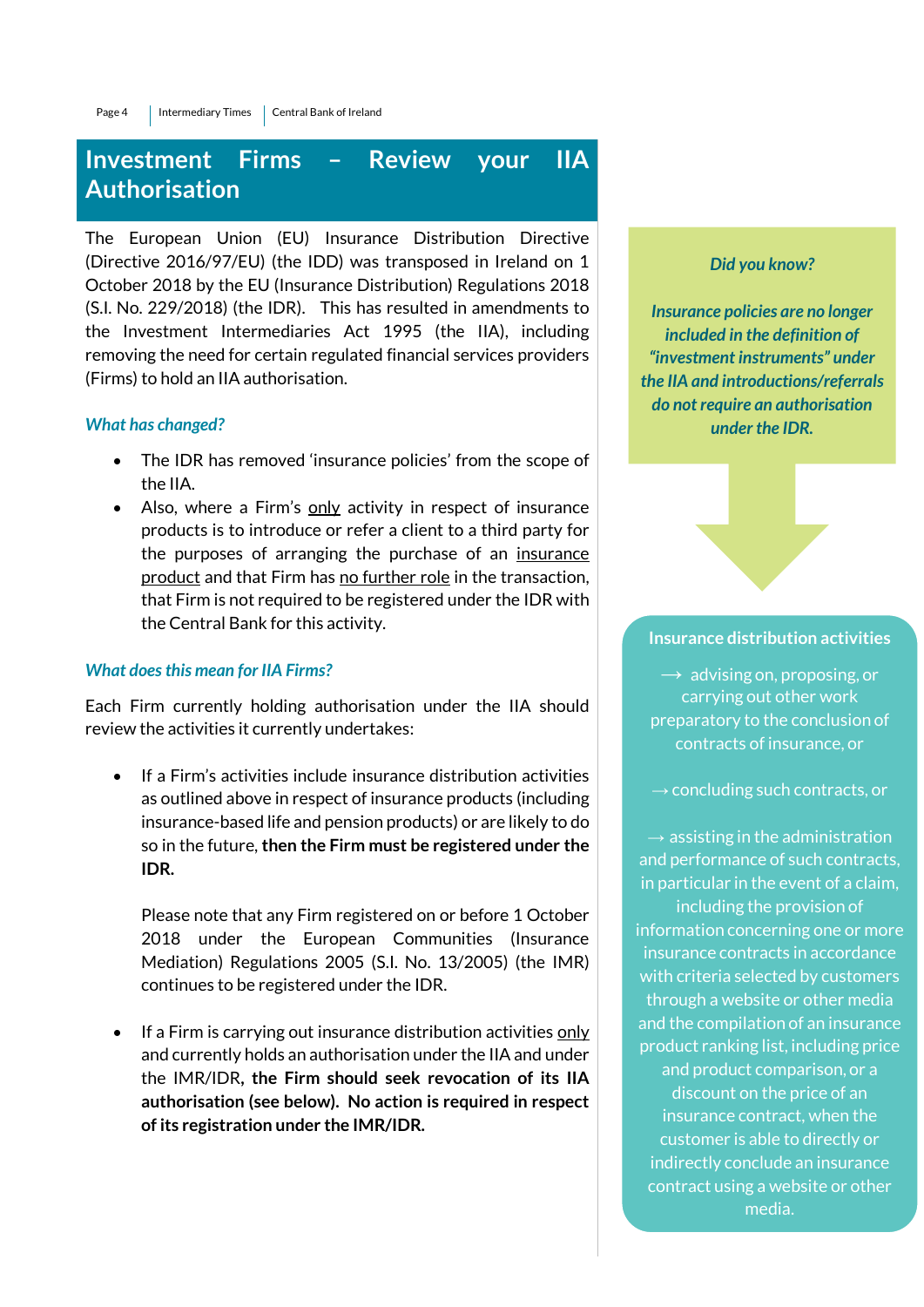- If a Firm's only activity is making referrals to third parties for advice on or for arranging insurance/insurance based pensions, and the Firm has no further involvement in the insurance contract, such activity no longer requires authorisation under the IIA or registration under the IDR. **The Firm should seek revocation of its authorisation under the IIA and its registration under IDR (see below).**
- If a Firm's activity includes the making of referrals to third parties in respect of non-insurance investment products or for investment advice (e.g. to a stockbroker), or that carry on investment business themselves will continue to require authorisation under the IIA from the Central Bank in respect of such activities. **In such case, the Firm should retain its authorisation under the IIA.**

*Firms which wish to revoke their IIA authorisations and/or their registrations under the IDR should complete the request for revocation form at this [link](https://www.centralbank.ie/regulation/industry-market-sectors/brokers-retail-intermediaries/revocations-process) and return it by email to [revoke@centralbank.ie.](mailto:revoke@centralbank.ie)*

> **Application Form for Revocation** of Authorisation/Registration December 2018

#### *Did you know?*

**Firms involved in insurance distribution activities, as defined under the IDR, must be registered with the Central Bank.** 

**If a Firm determines that its activities no longer remain within the scope of the IIA, it should seek to revoke its authorisation.** 



**Firms should seek legal advice if they are unsure as to whether their activities require registration under the IDR.**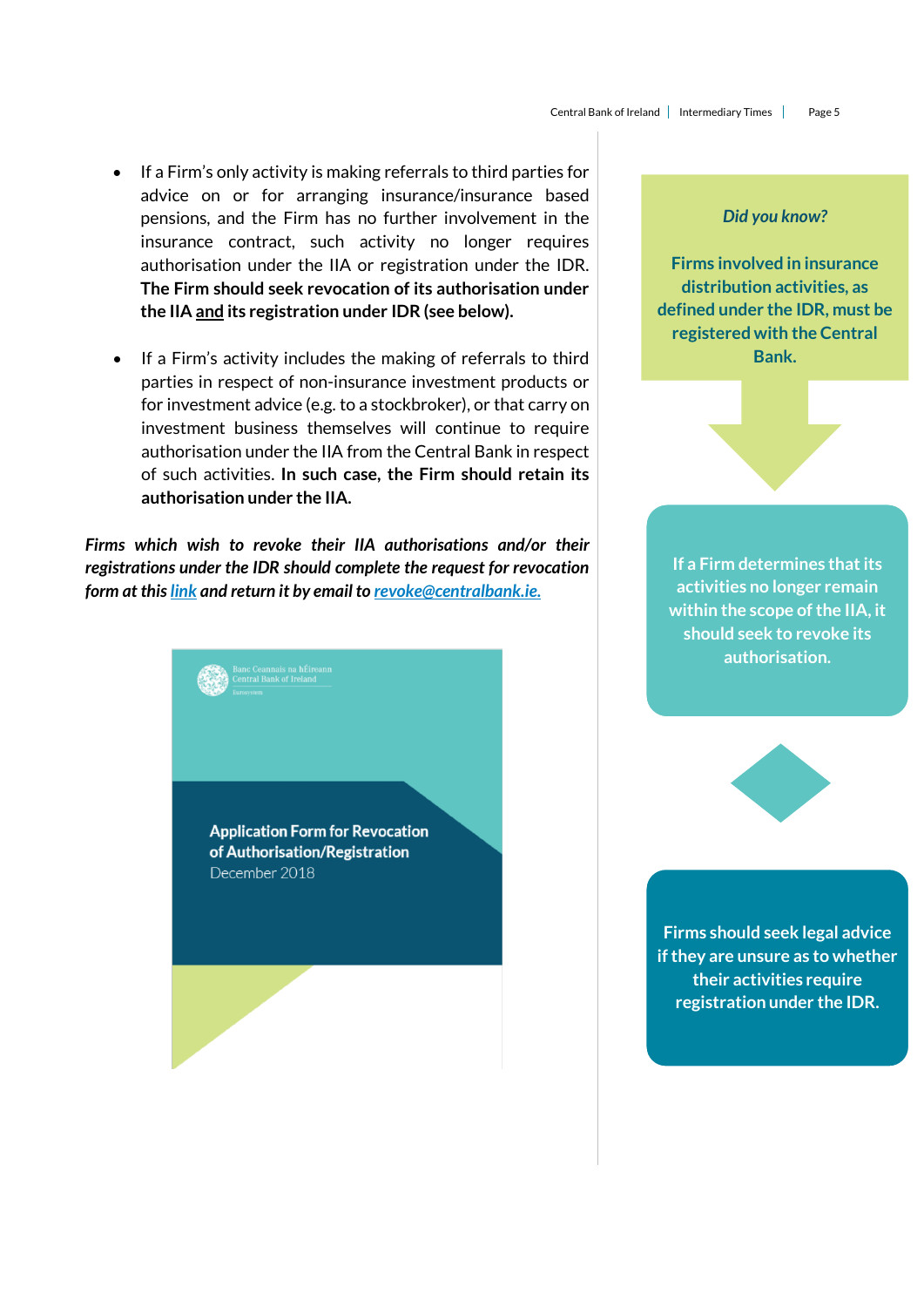## **Retail Intermediary Annual Return (RIAR)**

All Retail Intermediaries (Firms) are required to file a RIAR to the Central Bank electronically using the Online Reporting System (ONR).

The RIAR is based on the Firm's financial position at the end of its financial year (the reporting date) and the Firm must submit its RIAR no later than six months following the reporting date (the submission due date). Follow-up action will be taken by the Central Bank where the submission due date is not met.

Firms are reminded that the following should be reported under the relevant fields of the Financial Information Form of the RIAR:

- **Gross Income or Total Income** is income that arises in the ordinary course of business such as sales, commissions, fees, interest, dividends etc. Completion of this field is mandatory and must contain a positive non-zero value.
- **Fee Income** is the total fee income earned by the Firm during the period for activities regulated by the Central Bank. All fee income should be declared gross (i.e. before the deduction of fee payments to other entities).
- **Commission Income** is the total commission earned by the Firm during the period for activities regulated by the Central Bank. All commission income should be declared gross (i.e. before the deduction of commission payments to other entities).

Firms should ensure all figures entered in the Financial Information Form are based on documentary evidence available to Authorised Officers of the Central Bank in the event of an inspection.

Where a Firm does prepare audited accounts, it should base the information submitted in its Financial Information Form on these accounts. Where a Firm does not prepare audited accounts, it should base figures on its financial year-end management accounts.

Any queries in relation to the Annual Return can be submitted using the Submit a Request function on the ONR or via email to [onlinereturns@centralbank.ie.](mailto:onlinereturns@centralbank.ie)

#### *Did you know?*

*Each Firm must submit its Annual Return via the ONR no later than six months following its financial yearend. Follow-up action will be taken by the Central Bank on late or nonsubmission of the RIAR.* 

**Fee and commission income should be reported as the total gross fee and/or commission income received by the Firm, i.e. it should not be netted.**



**Firms should ensure all figures entered in the Financial Information Form are based on documentary evidence available to Authorised Officers of the Central Bank in the event of an inspection.** 

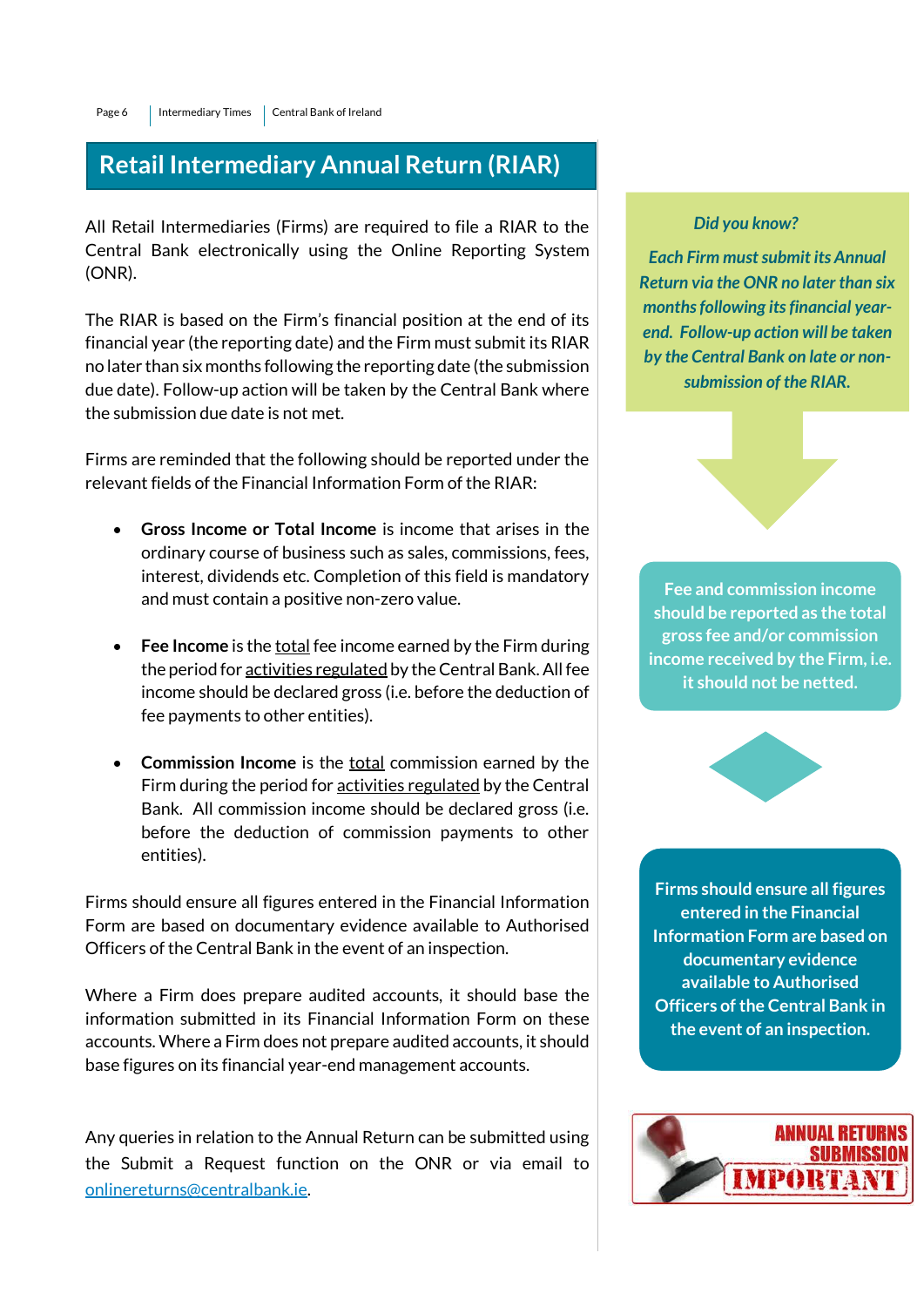## **Minimum Competency Standards - Mortgage Credit Agreements**

The Minimum Competency Code 2017 (MCC 2017) sets out minimum professional standards for persons providing certain financial services, in particular when dealing with consumers.

The aim is to ensure that consumers obtain a minimum acceptable level of competence from individuals acting for and on behalf of regulated financial services providers (Firms) in the provision of advice and information and associated activities in connection with retail financial products.

The Central Bank (Supervision and Enforcement) Act 2013 (Section 48 (1)) Minimum Competency Regulations 2017, associated with the MCC 2017, impose certain obligations on Firms.

In accordance with the European Union (Consumer Mortgage Credit Agreements) Regulations 2016 (the Mortgage Credit Regulations), from 21 March 2019, the determination of the appropriate level of knowledge and competence in respect of mortgage credit agreements shall not be based solely on professional experience.

The MCC 2017 specifies that staff of mortgage creditors and mortgage credit intermediaries carrying out relevant functions in respect of mortgage credit agreements (as defined in the Mortgage Credit Regulations), including those who are currently grandfathered in respect of mortgage credit agreements, must have obtained a recognised qualification by 21 March 2019.



## **2019 Retail Intermediary Roadshows**

Following on from the success of previous years, the Central Bank is happy to confirm that the Retail Intermediary Annual Roadshows will take place in November 2019. Dates, times and locations will be confirmed in the coming months.

Firms will receive an email invitation containing all relevant details.

Any queries in relation to the upcoming Roadshows can be directed to **[riroadshows@centralbank.ie.](mailto:riroadshows@centralbank.ie)**

#### *Did you know?*

**From 21 March 2019, grandfathering in respect of mortgage credit agreements is no longer appropriate. Staff carrying out functions in respect of mortgage credit agreements must have obtained a recognised qualification by this date.**



**recognised qualification.**



**The 2019 Retail Intermediary Annual Roadshows will take place in November - email invitations will issue to all Firms in the coming months.**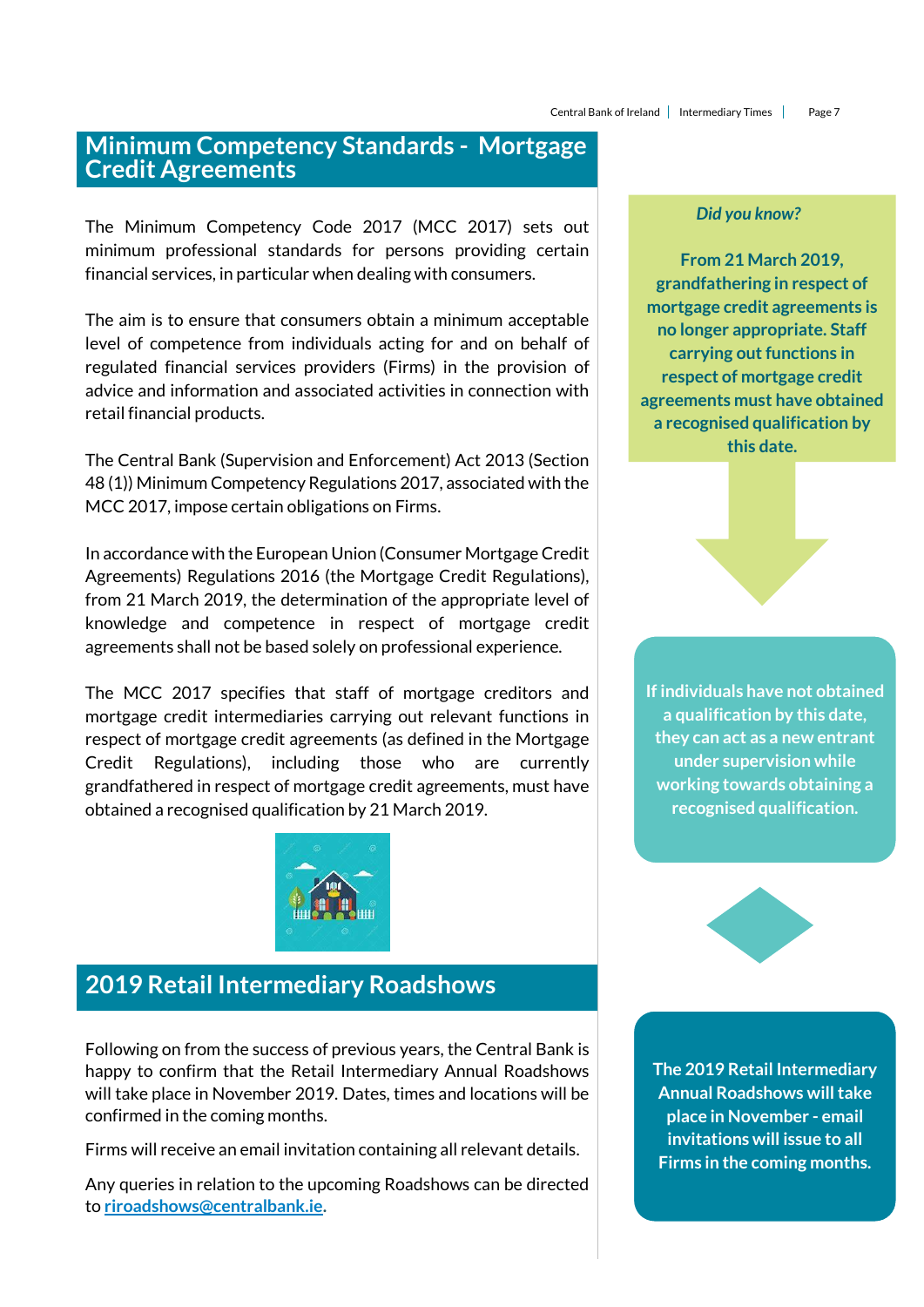## **What's New**

#### *Recent Industry-wide Correspondence*

- On 8 May 2019, Ed Sibley, Deputy Governor, delivered the opening [remarks](https://centralbank.ie/news/article/improvements-are-required-for-insurance-firms-ed-sibley) at the Insurance Ireland Annual Lunch on the functioning of the insurance market today and challenges ahead.
- On 2 May 2019, Derville Rowland, Director General, Financial Conduct, gave a [speech](https://centralbank.ie/news/article/the-senior-executive-accountability-regime-the-central-bank-expectations) to the Financial Services Industry Board in relation to the Central Bank's proposals for a Senior Executive Accountability Regime (SEAR).
- On 30 April 2019, Derville Rowland, Director General, Financial Conduct, provided the opening [remarks](https://centralbank.ie/news/article/outsourcing-director-general-derville-rowland) at the Central Bank's Outsourcing Conference.
- On 6 March 2019, Michael Hodson, Director of Asset Management and Investment Banking, delivered [remarks](https://centralbank.ie/news/article/brexit-gatekeeping-and-the-changing-landscape---michael-hodson-director-of-asset-management-and-investment-banking) to a PWC and Scottish Irish Finance Initiative event on Brexit and gatekeeping.
- On 15 February 2019, Ed Sibley, Deputy Governor, delivered the opening [remarks](https://www.centralbank.ie/news/article/towards-a-more-resilient-insurance-industry-ed-sibley) at the Central Bank Insurance Conference. Themes raised included "Thriving in Challenging Times" and the Central Bank Strategy for 2019 to 2021.
- On 12 February 2019, Gráinne McEvoy, Director of Consumer Protection, gave a [speech](https://www.centralbank.ie/news/article/culture-ethics-in-financial-services---grainne-mcevoy-director-of-consumer-protection) to students of the Institute of Banking's Professional Diploma in Leading Cultural Change and Ethical Behaviours in Financial Services.





*Ed Sibley, Deputy Governor*



*Derville Rowland, Director General, Financial Conduct*



*Michael Hodson, Director of Asset Management and Investment Banking*



*Gráinne McEvoy, Director of Consumer Protection*